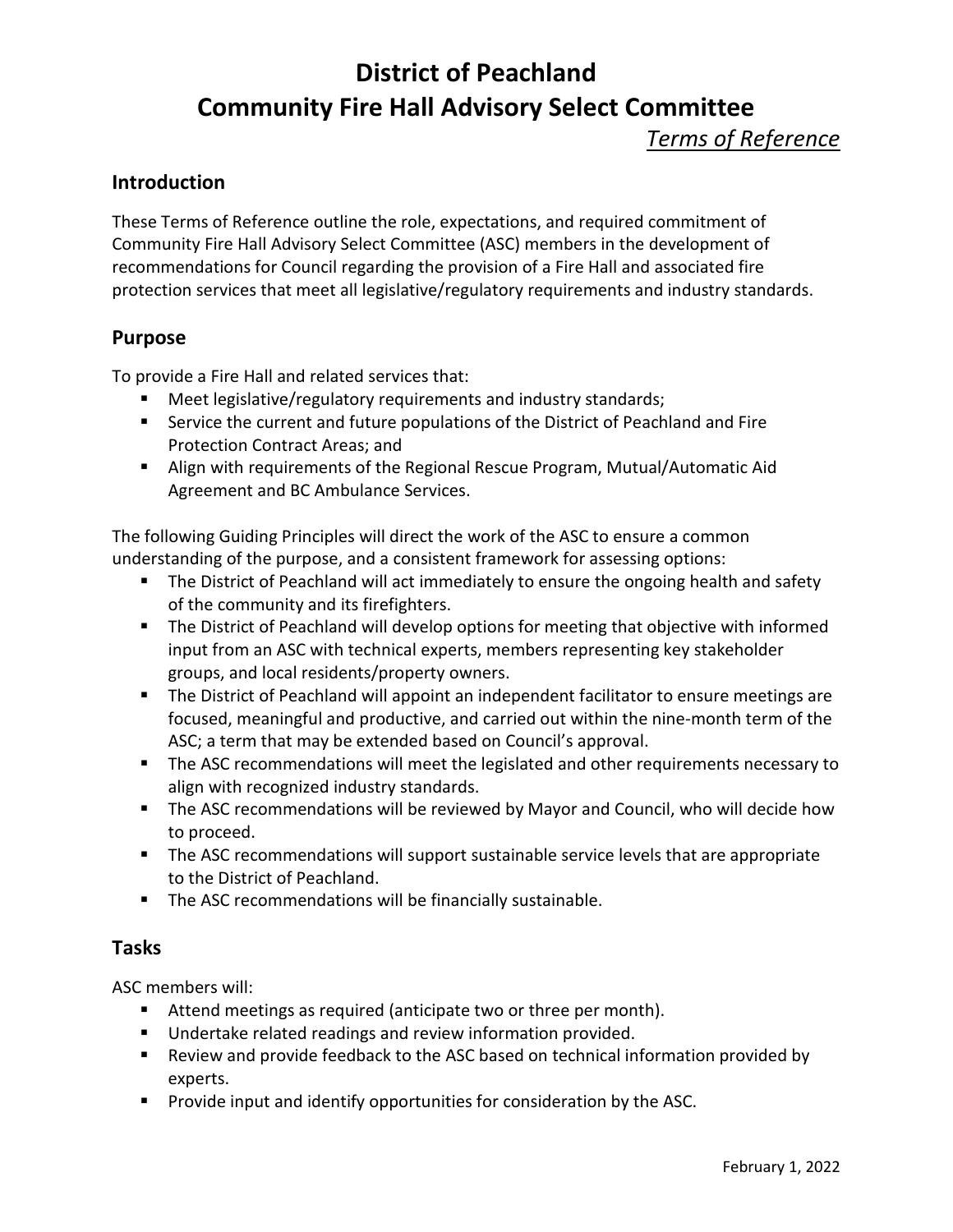- Review and approve ASC meeting minutes and Community & Council Updates that document the work of the ASC.
- **Share Community & Council Updates to ensure consistent messaging to other** community members on behalf of the ASC.
- Act as liaison to larger stakeholder groups (as applicable), using the Community & Council Updates.
- Assist in various public meetings and open house events, if needed.

## **Membership**

The ASC will include a maximum of 9 members from the community at large, all of whom must be residents or property owners in the District of Peachland or District of Peachland Fire Protection Contract Areas. ASC participation is voluntary, with no remuneration provided for members' time. Reimbursement may be provided for travel expenses. In addition, membership will include two elected officials from the District of Peachland.

Recommendations for membership will be submitted to the Mayor and Council for consideration and approval.

District staff will serve as non-voting members, and consultants will be present to provide technical information, and to help with administration and facilitation, as needed.

### *Applicant Requirements*

Applicants for membership must meet the following selection criteria:

- **Willingness and ability to commit the necessary time;**
- Willingness to have their names, comments, and images become part of the public record (e.g., website, ASC meeting minutes, reports, publications, media releases, social media, and external media coverage);
- Interest in the future of the District of Peachland from a community-wide perspective;
- Ability and desire to work respectfully toward consensus with people holding different views; and
- Willingness to recognize and respect the ASC process in relation to Council's decision making structure.

Applicants must also meet one of the three following criteria:

- Interest in fire services, and health and safety matters;
- Academic or technical qualification, work experience, knowledge, and professional expertise; or
- Skills and experience related to the provision of fire/emergency services, building and development, and/or project management.

In the ASC membership, Council will seek to create an appropriate balance, including technical and non-technical members of various ages, genders, and other demographic characteristics, and with a variety of perspectives on social, economic, health, and safety issues.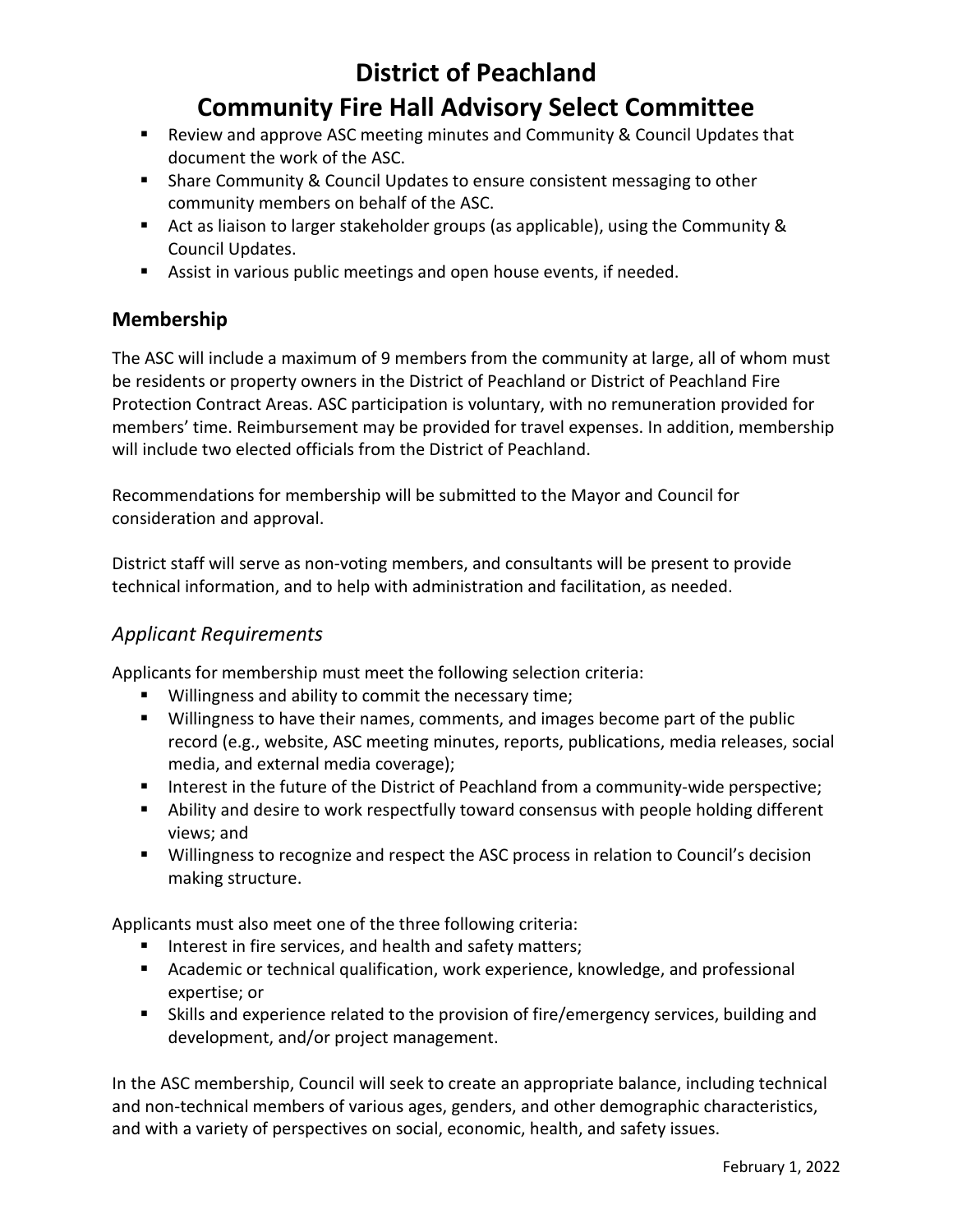If any positions become vacant during the process, the ASC, in consultation with the facilitator, technical experts, and the District of Peachland, may identify and recruit replacement members. Recommendations for replacement members will be submitted to Mayor and Council for consideration.

## **Reporting Structure**

As an advisory body to Council, the ASC will provide comments and recommendations to the Mayor and Council. ASC deliberations, in part, will include analyses of the information and options from the technical experts, ASC members, and District of Peachland staff. ASC recommendations and related information will then be presented to Mayor and Council by the CAO or designate.

Once the information has been considered by the Mayor and Council, a summary will be prepared that can be posted on the District's website, and circulated to all ASC members and other stakeholders as identified.

Please note that at any time, information may flow back to the ASC for further consideration, study, and response.

#### **Committee Decision-Making**

Decisions about what to recommend to Mayor and Council will be made by consensus. In certain circumstances, issues raised during a meeting may require a formal motion and vote. A quorum will be defined as 50 percent of the members in attendance. Information reflecting the perspective of a minority vote or a different perspective may also be submitted if any member wishes to do so.

### **Committee Operations & Code of Conduct**

#### *Committee Operations*

- The third-party facilitator appointed by Council will work with District of Peachland staff and technical experts to:
	- Confirm project objectives and expected outcomes
	- Develop ASC meeting agendas, protocols, and materials
	- Facilitate ASC meetings
	- Contribute to ASC meeting documentation.

ASC members will arrive promptly at all ASC meetings. ASC members who miss three consecutive meetings may have their membership revoked at the discretion of Council.

 District staff and/or technical experts will participate at ASC meetings as an ASC resource (e.g., for information about building codes, health and safety regulations,